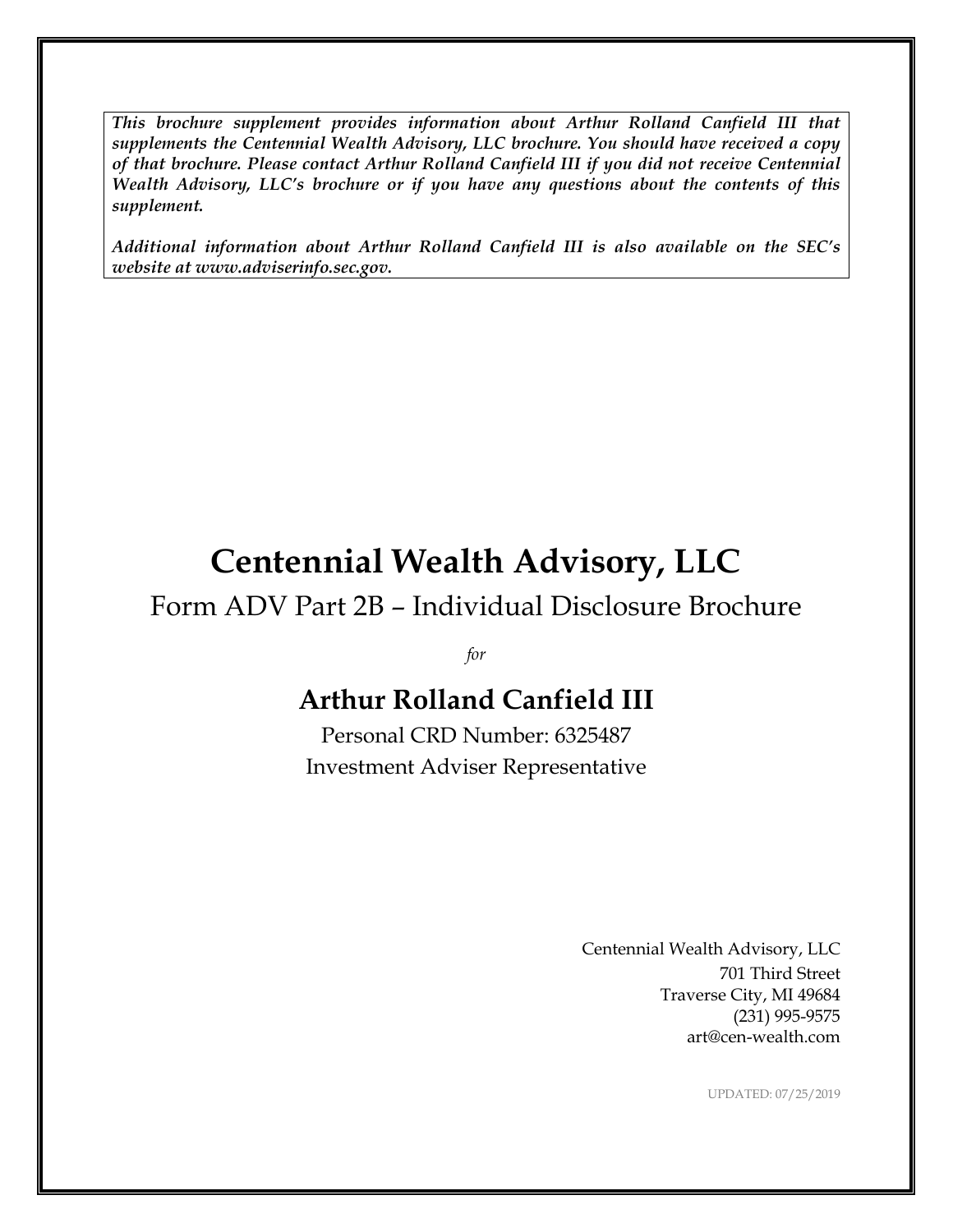#### **Item 2: Educational Background and Business Experience**

| Name:                                                        | Arthur Rolland Canfield III | <b>Born: 1981</b>                                                           |
|--------------------------------------------------------------|-----------------------------|-----------------------------------------------------------------------------|
| <b>Educational Background and Professional Designations:</b> |                             |                                                                             |
| Education:                                                   |                             |                                                                             |
| BBA Business, Grand Valley State University - 2004           |                             |                                                                             |
| <b>Business Background:</b>                                  |                             |                                                                             |
|                                                              | 08/2012 - Present           | Director of Operations & Member<br>Centennial Wealth Advisory, LLC          |
|                                                              | $01/2018$ – Present         | Owner & Insurance Agent<br><b>CWA Financial</b>                             |
|                                                              | $01/2018 - 07/2019$         | <b>Chief Compliance Officer</b><br>Centennial Wealth Advisory, LLC          |
|                                                              | $07/2014 - 01/2018$         | <b>Investment Adviser Representative</b><br>Centennial Wealth Advisory, LLC |
|                                                              | $09/2004 - 08/2012$         | <b>AVP</b> Information Technology<br><b>Traverse City State Bank</b>        |

## **Item 3: Disciplinary Information**

There are no legal or disciplinary events that are material to a client's or prospective client's evaluation of this advisory business.

## **Item 4: Other Business Activities**

Arthur Rolland Canfield III is a licensed insurance agent. From time to time, he will offer clients advice or products from those activities. Clients should be aware that these services pay a commission and involve a conflict of interest, as commissionable products conflict with the fiduciary duties of a registered investment adviser. Centennial Wealth Advisory, LLC always acts in the best interest of the client; including the sale of commissionable products to advisory